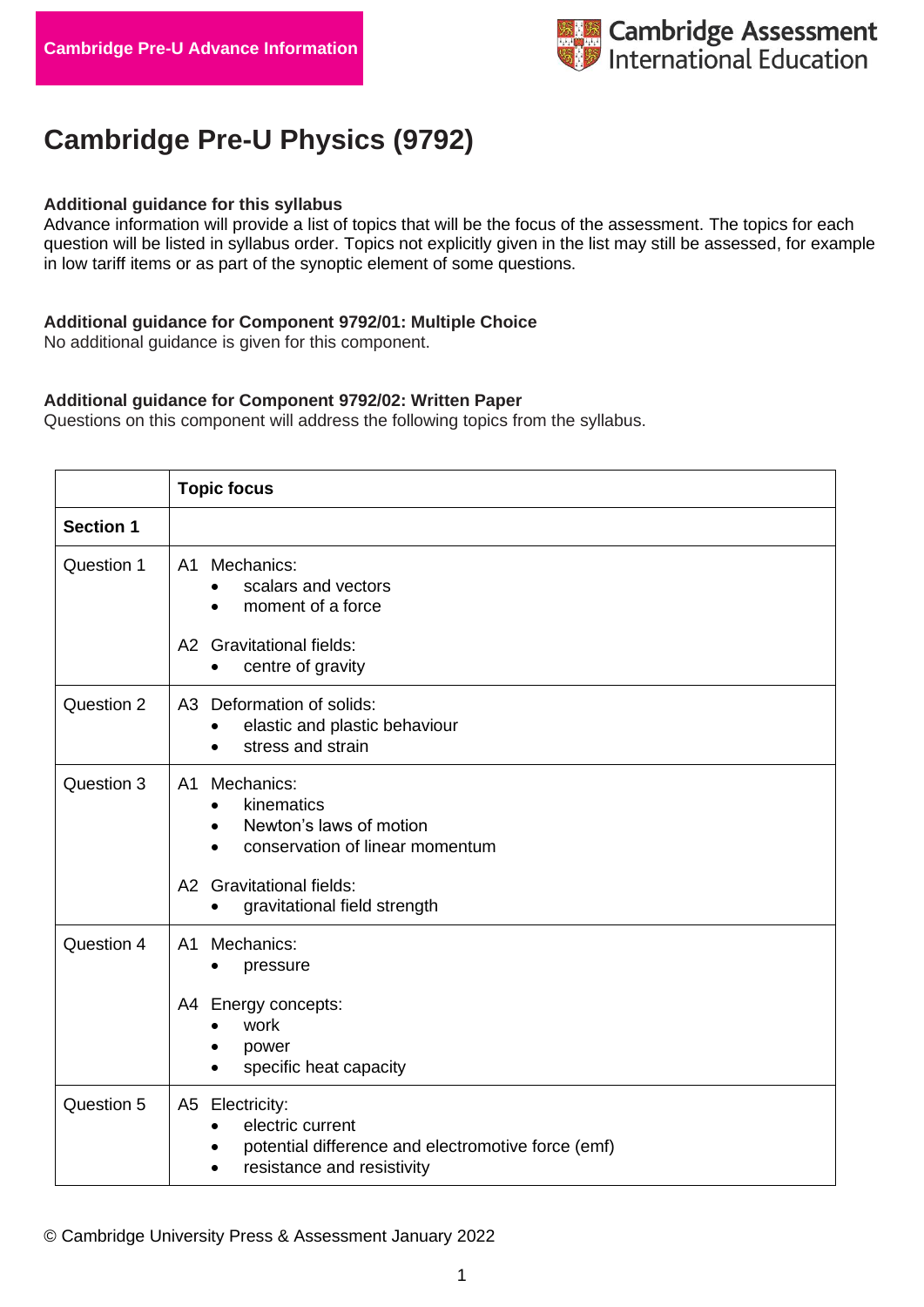## **Cambridge Pre-U Advance Information**



|                  | <b>Topic focus</b>                                                                                      |
|------------------|---------------------------------------------------------------------------------------------------------|
| <b>Section 1</b> |                                                                                                         |
| Question 6       | A6 Waves:<br>longitudinal and transverse waves<br>polarisation                                          |
| Question 7       | A6 Waves:<br>progressive waves                                                                          |
|                  | Superposition:<br>A7<br>phase difference<br>interference                                                |
| Question 8       | A8 Atomic and nuclear processes:<br>the nucleus<br>nuclear processes<br>fission and fusion<br>$\bullet$ |
| Question 9       | Superposition<br>A7                                                                                     |
|                  | Quantum ideas:<br>A9<br>wave-particle duality                                                           |
| <b>Section 2</b> |                                                                                                         |
| Question 10      | The question will focus on content covered in the pre-release material.                                 |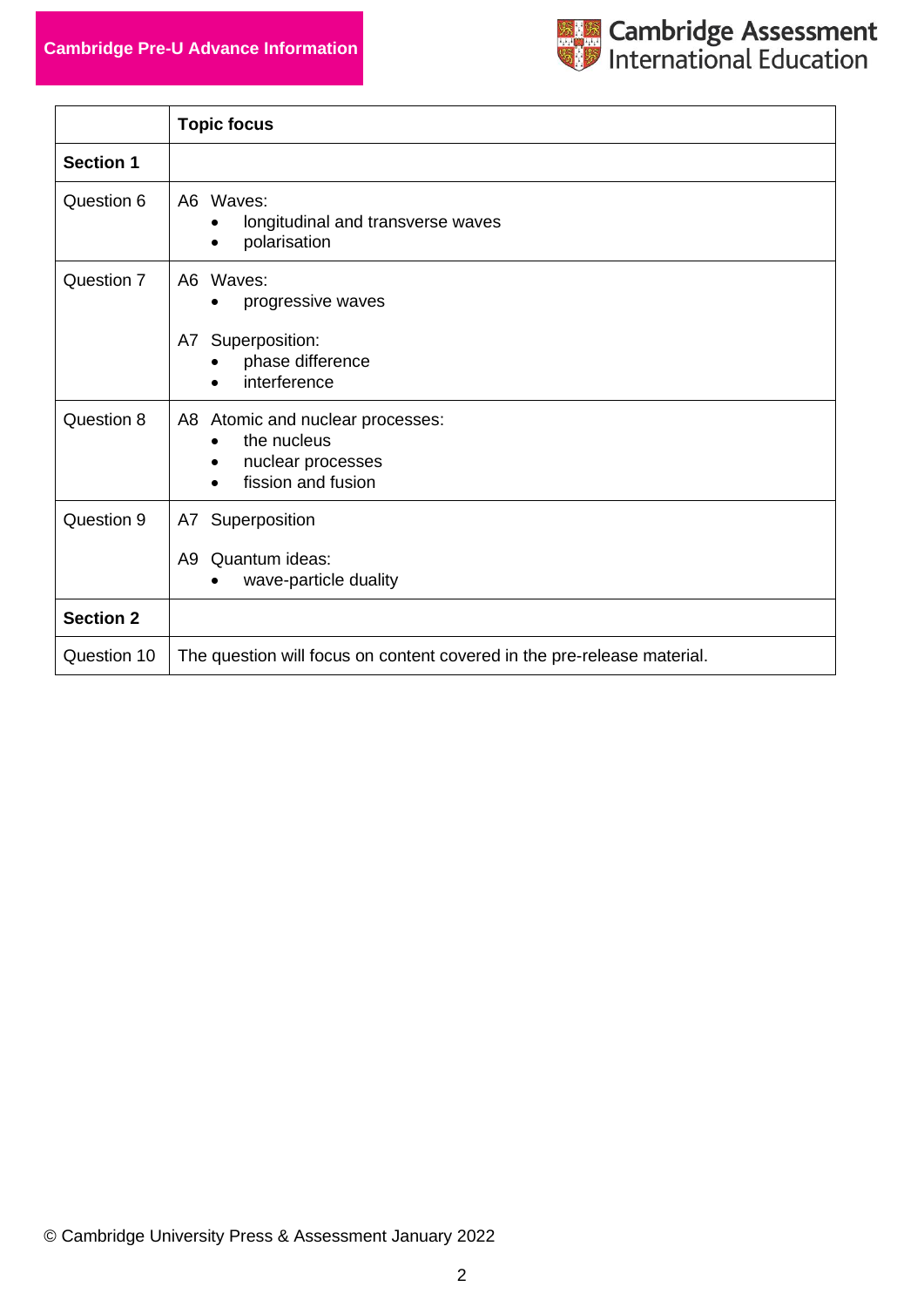

### **Additional guidance for Component 9792/03: Written Paper**

Questions on this component will address the following topics from the syllabus.

|                  | <b>Topic focus</b>                                                                                                                                   |
|------------------|------------------------------------------------------------------------------------------------------------------------------------------------------|
| <b>Section 1</b> |                                                                                                                                                      |
| Question 1       | A <sub>5</sub><br>Electricity:<br>resistance and resistivity<br><b>B12 Electric fields:</b>                                                          |
|                  | capacitance<br>$\bullet$                                                                                                                             |
| Question 2       | Energy concepts:<br>A4<br>potential and kinetic energy                                                                                               |
|                  | <b>B10 Rotational mechanics:</b><br>centripetal acceleration                                                                                         |
|                  | <b>B13 Gravitation:</b><br>Kepler's laws<br>Newton's law of gravity<br>$\bullet$<br>gravitational potential energy                                   |
| Question 3       | B14 Electromagnetism:<br>concept of a magnetic field<br>force on a current-carrying conductor<br>$\bullet$<br>electromagnetic induction<br>$\bullet$ |
| Question 4       | B16 Molecular kinetic theory:<br>kinetic theory of gases<br>equation of state<br>$\bullet$                                                           |
|                  | <b>Practical skills:</b><br>planning<br>procedures<br>evaluation                                                                                     |
| Question 5       | B17 Nuclear physics:<br>equations of radioactive decay                                                                                               |
| Question 6       | B20 Astronomy and cosmology:<br>standard candles<br>stellar radii<br>Hubble's law                                                                    |
|                  | <b>Practical skills:</b><br>practical data processing<br>analysis                                                                                    |